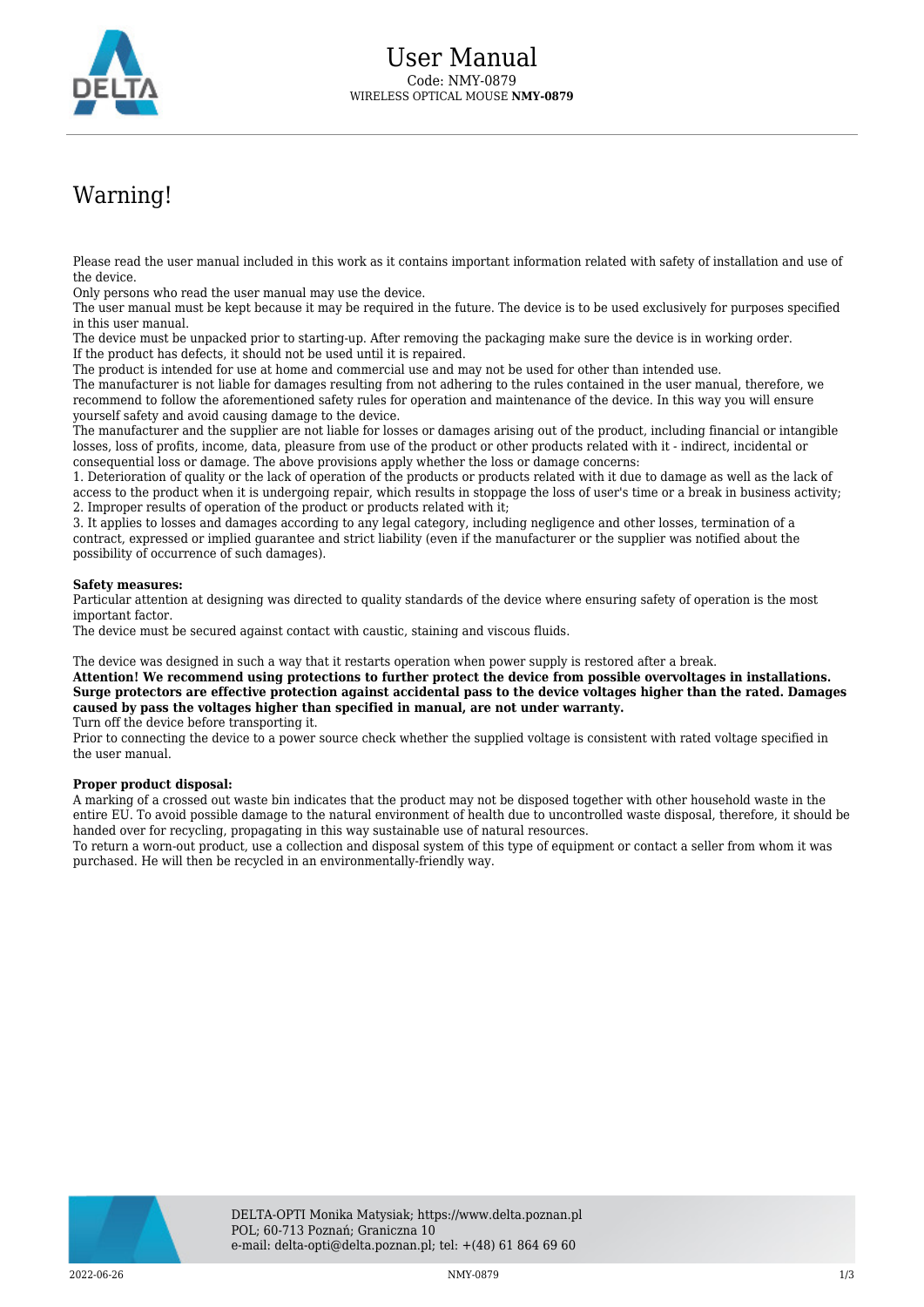



The Natec wireless optical mouse operates in the 2.4 GHz transmission band. The receiver that comes with the mouse is equipped with a USB 2.0 connector.

The NMY-0879 is compatible with all recorders from our offer.

| External connector:   | <b>USB 2.0</b>                                                                   |
|-----------------------|----------------------------------------------------------------------------------|
| Resolution:           | $1600$ dpi                                                                       |
| Frequency band:       | 2.4 GHz                                                                          |
| Power supply:         | 2 x 1.5V, type AAA/LR03 battery                                                  |
| Weight:               | $0.07$ kg                                                                        |
| Dimensions:           | • Mouse: $103 \times 60 \times 35$ mm,<br>• Receiver: $14 \times 6 \times 19$ mm |
| Manufacturer / Brand: | Natec                                                                            |
| Guarantee:            | 2 years                                                                          |

Bottom view: